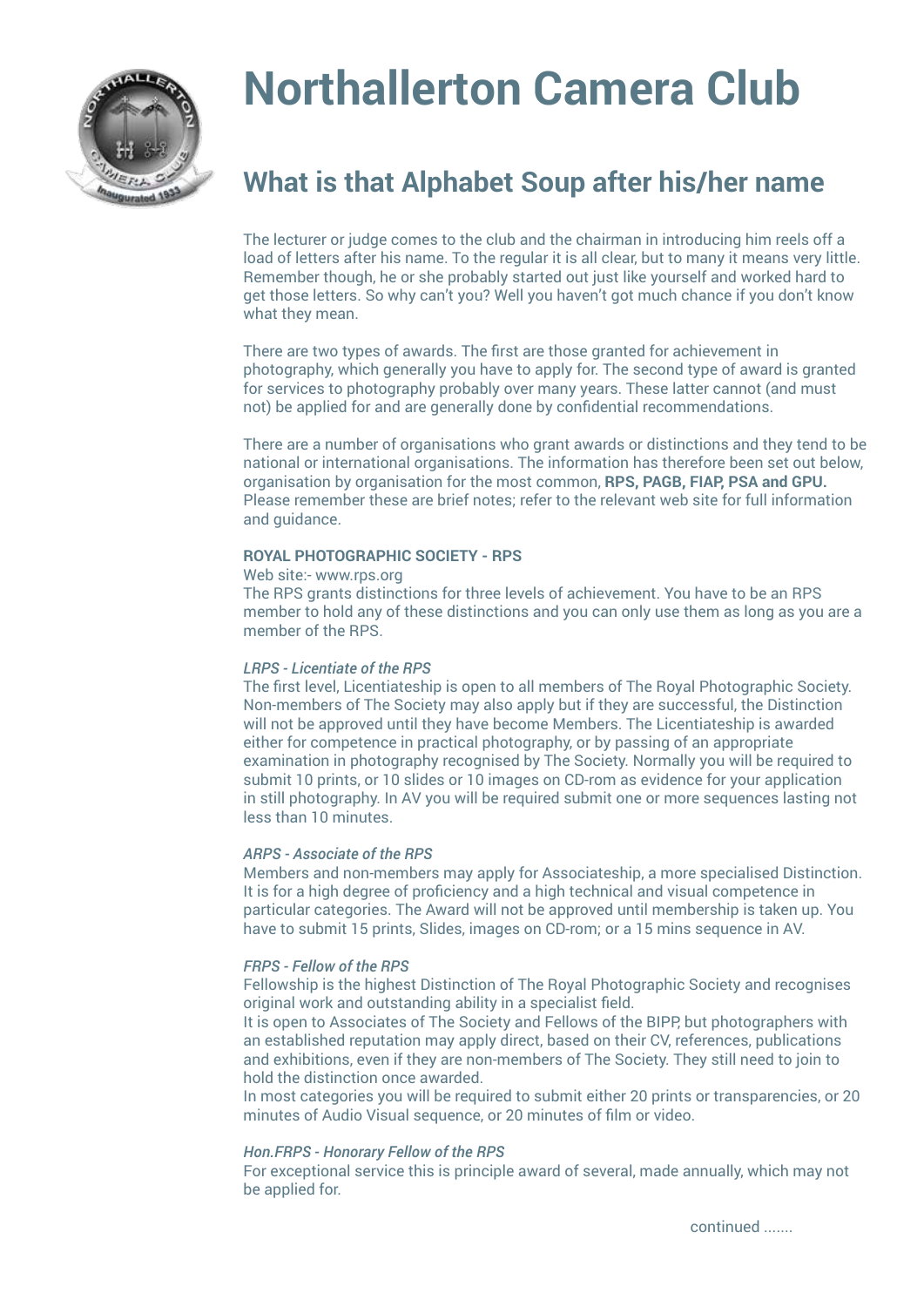# **PHOTOGRAPHIC ALLIANCE OF GREAT BRITAIN - PAGB**

Web Site:- www.thepagb.org.uk PAGB Offers both Service and Merit awards, the former may not be applied for, but the latter must be.

# *APAGB - Award of PAGB*

This is granted to members of affiliated Federations and their clubs for prolonged outstanding service to photography. Generally at least 10 years Federation service is a minimum or at least 25 years or more at Club level is required.

#### *Hon.PAGB - Honorary Member of PAGB*

This is generally awarded for prolonged outstanding service to the PAGB usually for outstanding work as a member of its Executive.

# *CPAGB - Credit PAGB*

The first of three awards for photographic merit; it is offered for what is generally interpreted as 'good class' photography. Such photographs would be of a standard whereby they might be expected to represent the club at inter-club and Federation events at least. You must have been an active member of an affiliated club for at least 2 years out the last 10 and must submit 10 photographs to an adjudication panels which normally convenes twice a year. You must achieve a set number of points from your images from the 6 adjudicators.

### *DPAGB - Distinction PAGB*

This is the next one up the rung. It may be interpreted as requiring 15 photographs which are of open exhibition standard and again you have to achieve a set number of points from the panel of 6 adjudicators. You do not need to hold CPAGB to apply for this award but you must have been an active member of an affiliated club for at least 3 years from the last 10.

# *MPAGB - Master PAGB*

This is the highest award for photographic merit granted by PAGB and requires the highest standard of amateur photography with each of 20 photographs likely to achieve consistent success at International Exhibition level and also likely to win at least an occasional award. Requires at least 5 years from the last 10 as an active member of an affiliated club and cannot be applied for until 11 months has elapsed from achieving DPAGB.

NB:- The Adjudications take place in each Federation Area on a rotational basis, but you can enter for any panel in any part of the country. You are strongly advised to visit one of these adjudications before submitting any panel. Unlike RPS Distinctions, the photographs are assessed on an individual basis, mixed in with other applicants' photographs. The six adjudicators are drawn from the PAGB's list of accredited Judges which is to be found in the PAGB handbook, published biennially. The Awards officer for NCPF is Mrs Jane Black, from whom full information can be obtained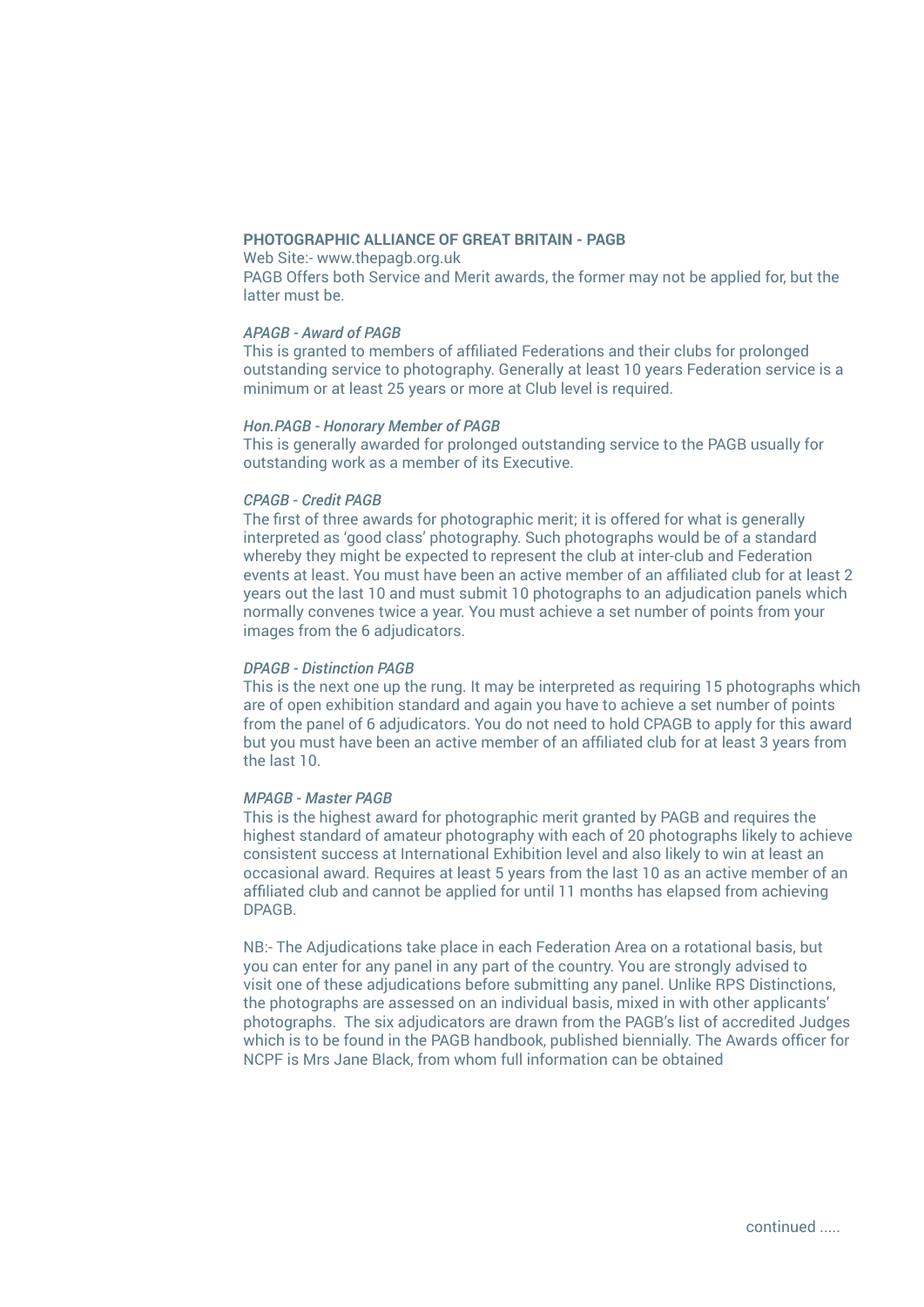#### **FEDERATION INTERNATIONALE DE L'ART PHOTOGRAPHIQUE - FIAP**

Web Site:- www.fiap.net

FIAP grants two types of Award, the first for Service to photography (which cannot be applied for) and the second for achievement in International Exhibitions and Salons sponsored by FIAP.

# **Service Distinctions:-**

*ESFIAP - Excellence in Service*

This is awarded for substantial service to FIAP and photography at National and International level.

#### *Hon.FIAP - Honorary FIAP Membership*

This is an even higher award, usually given to holders of ESFIAP for prolonged service to FIAP.

# **International exhibition/salon achievement Distinctions:-**

The details below are very brief and anyone considering such distinctions should seek full details on the FIAP pages of the PAGB web site at:- http://www.thepagb.org.uk/fiap/fiapdistinctions/

# *AFIAP - Artiste FIAP*

The minimum requirements are that over a period of no less than 1 year the applicant has supported Exhibitions/Salons worldwide, and gained 40 acceptances from 15 different salons, in at least 8 countries. There is also an AV-AFIAP Distinction for AV exhibitors.

# *EFIAP - Excellence FIAP*

An application for EFIAP cannot be made less than 1 year after receiving AFIAP. Including those from AFIAP, applicants must have gained at least 250 Acceptances from at 50 different photographs and have gained with at least two photos gaining an award, each in a different country. There is also an AV-EFIAP distinction for AV exhibitors. EFIAP/b - Excellence FIAP Bronze Award EFIAP/s - Excellence FIAP Silver Award EFIAP/g - Excellence FIAP Gold Award

EFIAP/p - Excellence FIAP Platinum Award

These further awards are subject to a scale of achievement in International Salons and Exhibitions, each over a period on no less than 1 year. Applicants must holders of EFIAP and are required, to achieve a minimum of achievement on an accumulating scale:- Bronze –400 acceptances from 50 images & submit 4 photos awarded, in 4 different countries. Silver – 300 acceptances from 100 images & submit 5 photos awarded, in 5 different countries. Gold – 500 acceptances from from 150 images & submit 6 photos awarded, in 6 different countries. Platinum - 700 acceptances from 250 images & submit 7 prints awarded, in 7 different countries.

EFIAP Diamond 1 EFIAP Diamond 2 EFIAP Diamond 3

These three new distinctions require, after achieving EFIAP Platinum, the applicants to gain Awards in international salons again on an accumulating scale.

Diamond 1 – 50 awards from at least 15 photos from at least 5 countries Diamond 2 – 100 awards from at least 30 photos from at least 8 countries Diamond 3 – 200 awards from at least 50 photos from at least 10 countries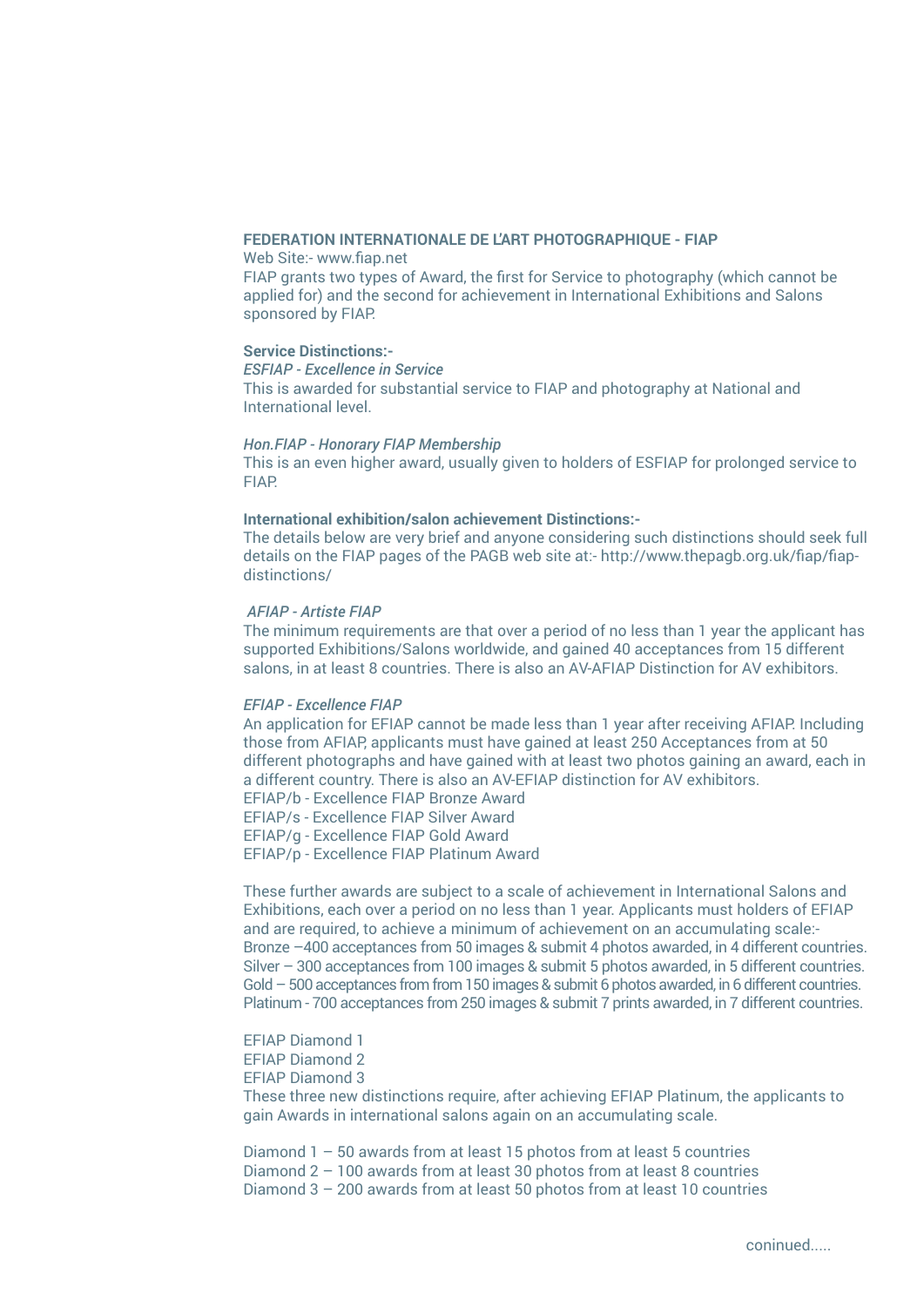All AFIAP and EFIAP awards to any level can be gained by mix of media, ie prints or pdi etc;. although AFIAP and EFIAP do require a certain number of Prints acceptances as well as for PDI.

#### *MFIAP - Master FIAP*

Considered by many to be the highest award of its type from FIAP this can only be obtained in Prints or AV work and requires a presentation of the highest standard, which is themed and accompanied by a dissertation on the work.

# **PHOTOGRAPHIC SOCIETY OF AMERICA - PSA**

Web site:- www.psa-photo.org

This is the one foreign national photographic organisation whose awards you are likely to come across in the UK. Northallerton CC has at least two members who are current members of PSA and there are several hundred country-wide.

They have award schemes in three categories, For Service to photography, for gaining success in Internationals Salons that PSA give recognition to (ie patronise), and for Photographic Achievement.

**Service Awards** are granted to members of PSA who have given recognised levels of service to photography anywhere in the world. As with other service awards, they cannot be applied for.

#### *APSA - Associate of PSA*

This is granted to PSA members of 5 years standing or more for service to photography.

#### FPSA - Fellowship of PSA

This is granted to holders of the APSA award to PSA members of 5 years standing or more for service to photography, since the award of APSA.

#### *Hon.PSA - Honorary Membership of PSA*

*Hon.FPSA - Honorary Fellowship of PSA* The last two are generally granted for very long periods of outstanding service to photography and PSA in particular.

**PSA Star Rating Scheme** recognises success in Exhibitions sponsored by them by the accumulation of specific numbers of Acceptances from specific numbers of different images. These are gained separately for a number of photographic disciplines, such as PDI, Prints, Nature, etc etc.

There are then higher scales called "Galaxy Ratings". PSA does not recognise Star Rating Awards as being eligible for placing after the recipient's name but does so for those below.

#### *PPSA - Proficiency PSA*

To apply for this award you need at least 288 Acceptances from one or more division.

# *EPSA - Excellence PSA*

To apply for this award you need at least 700 Acceptances from one or more division.

#### *MPSA - Master PSA*

To apply for this distinction you need at least 1500 Acceptances from one or more division.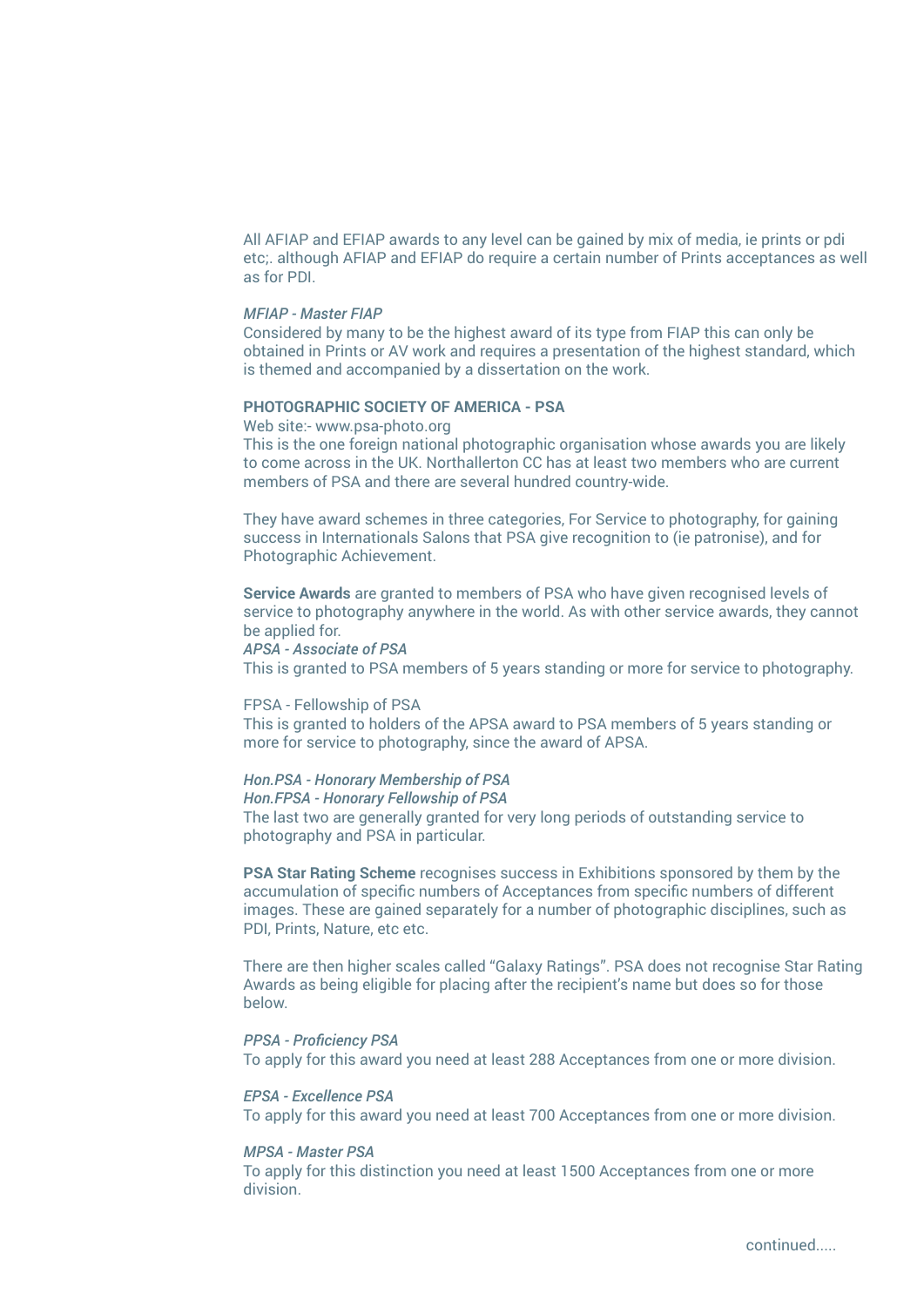#### *GMPSA - Grand Master PSA*

To apply for this award you need at least 3000 Acceptances from one or more division

#### *GMPSA/b - GMPSA/s - GMPSA/g & GMPSA/p - Grand Master PSA/Bronze/Silver/Gold & Platinum Distinctions*

To apply for these four additional distinctions you have received at least 5,000/7,000/9,000/11,000 Acceptances respectively from one or more divisions.

#### **Portfolio Distinctions**

These are gained by the submission of a body of photographic work, (rather like a hybrid of the requirements for an RPS Distinction of FIAP's MFIAP). There three of these Distinctions:-

#### *BPSA - Bronze PSA*

Requires 10 images or home processed prints *SPSA - Silver PSA* Requires 15 images or home processed prints - can be obtained w/o gaining BPSA. *GPSA - Gold PSA* Requires 20 images or home processed prints - applicant must hold SPSA to apply.

#### **GLOBAL PHOTOGRAPHIC UNION - GPU**

Web Site:- www.gpuphoto.com

This is an International Organisation and along with its other services grants "Crown" distinctions and "VIP" Distinctions in recognition of success in International Salons, whether under its Patronage or not. It also grants "Title" Distinctions for the submission of bodies of work, to recognise photographic ability.

#### *Crown Distinctions*

These are granted to GPU members on a rising scale, requiring points to be accumulated.

Accepted photo or portfolio (not GPU's patronage) = 1 pts. Honourable Mention or Certificate (not GPU's patronage) = 2 pts. Medal or Trophy (not GPU's patronage) = 4 pts. These points are doubled where the acceptance or award is from a GPU Patronised Salon,: So:- Accepted image = 2 pts; HM/ Certificate = 4 pts; Medal/ Trophy = 8 pts.

*GPU Crown 1 - 200 points GPU Crown 2 - 600 points GPU Crown 3 - 2500 points GPU Crown 4 - 6000 points GPU Crown 5 - 15000 points*

#### *VIP Distinctions (Very Important Photographs)*

These are granted to GPU members for the accumulation of "top" awards. This includes "Best in Salon" 1st prizes (not Gold medals and the like). It also includes awards like 'BBC Wildlife Photographer of the Year', 'Sony Awards'.

*GPU VIP 1: 5 different top prize photos GPU VIP 2: 10 different top prize photos GPU VIP 3: 20 different top prize photos GPU VIP 4: 30 different top prize photos GPU VIP 5: 50 different top prize photos*